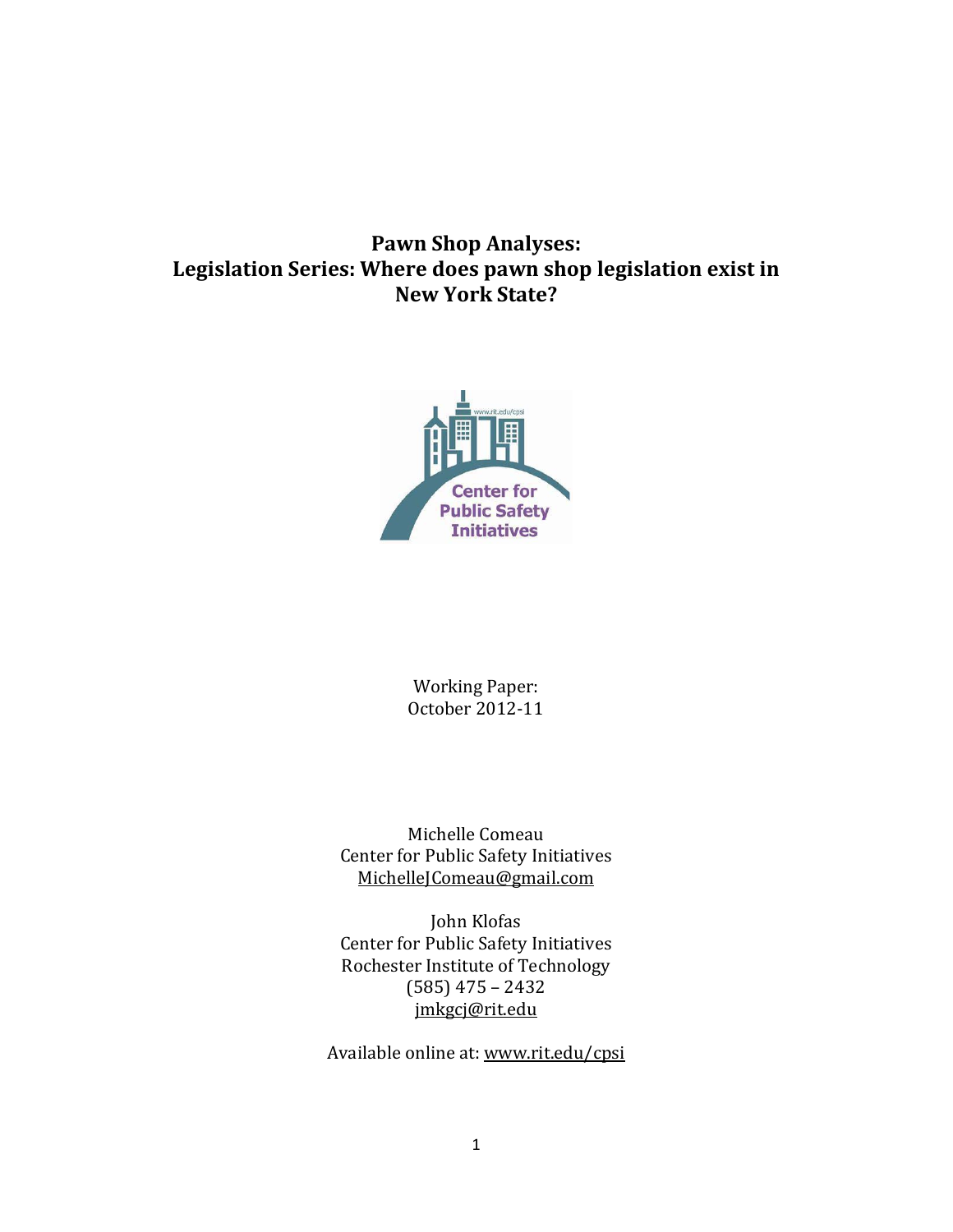#### **INTRODUCTION**

This is the third paper describing the current status of pawn shops. The prior two papers have dealt with the operation of pawn shops at the local level through analyzing pawn shop transactions across Rochester-city. By focusing on the what, who, where, and when of pawning habits we have sought to shed some light on this oft-neglected business and its relationship with the stolen goods market.

In many ways this paper represents a departure from its predecessors. It is the first of three papers in which we examine existing pawn shop ordinances throughout New York State. In the following pages we provide a brief descriptive overview of the sample used to create this miniseries of papers and we identify what types of jurisdictions have ordinances relating to the operation of pawn shops. In Appendix A we have provided a complete list of identified jurisdictions to have pawnbroker or collateral loan broker ordinances.

Several terms are made use of in this paper where the precise definition may be helpful to the reader – to access these definitions please refer to Appendix B. The following terms are provided definitions: village, town, city, county, IMPACT county, collateral loan broker, secondhand dealer, and junk dealer.

# **METHODOLOGY**

Most of the information in this study was drawn from the e360 library of the General Code website. The General Code website includes municipal codes for twenty-two east coast and mid-west states, as well as Canada. All 479 New York State jurisdictions included within the e360 library were examined manually. Further, any IMPACT counties and their county seats not included within the e360 website were contacted. From these sources we were able to reach all but one IMPACT county and one IMPACT county seat. Thus, our total sample size is 493 jurisdictions. Table 1 provides an overview of the distribution of villages, towns, cities, counties, and states included within this analysis.

| <b>Jurisdiction Type</b> | <b>Examined</b> |
|--------------------------|-----------------|
| Village                  | 197             |
| Town                     | 230             |
| City                     | 46              |
| County                   | 19              |
| <b>State</b>             |                 |
| Total:                   |                 |

*Table 1: Distribution of sample by jurisdiction type (n = 495)*

All told, fifty-three of the sixty-two counties of New York State are represented within our sample (85.4%). Thirty-eight of these counties are represented by ten or fewer jurisdictions – a jurisdictions being any village, town, city, or county within our dataset. Table 2 provides an overview of the eleven counties to have the largest number of jurisdictions within our sample.

*Table 2: Distribution of sample by county for the 11 most represented counties (n = 53)*

| <b>County</b> | <b>Included Jurisdictions</b> |
|---------------|-------------------------------|
| Nassau        |                               |
| Westchester   |                               |
| Suffolk       |                               |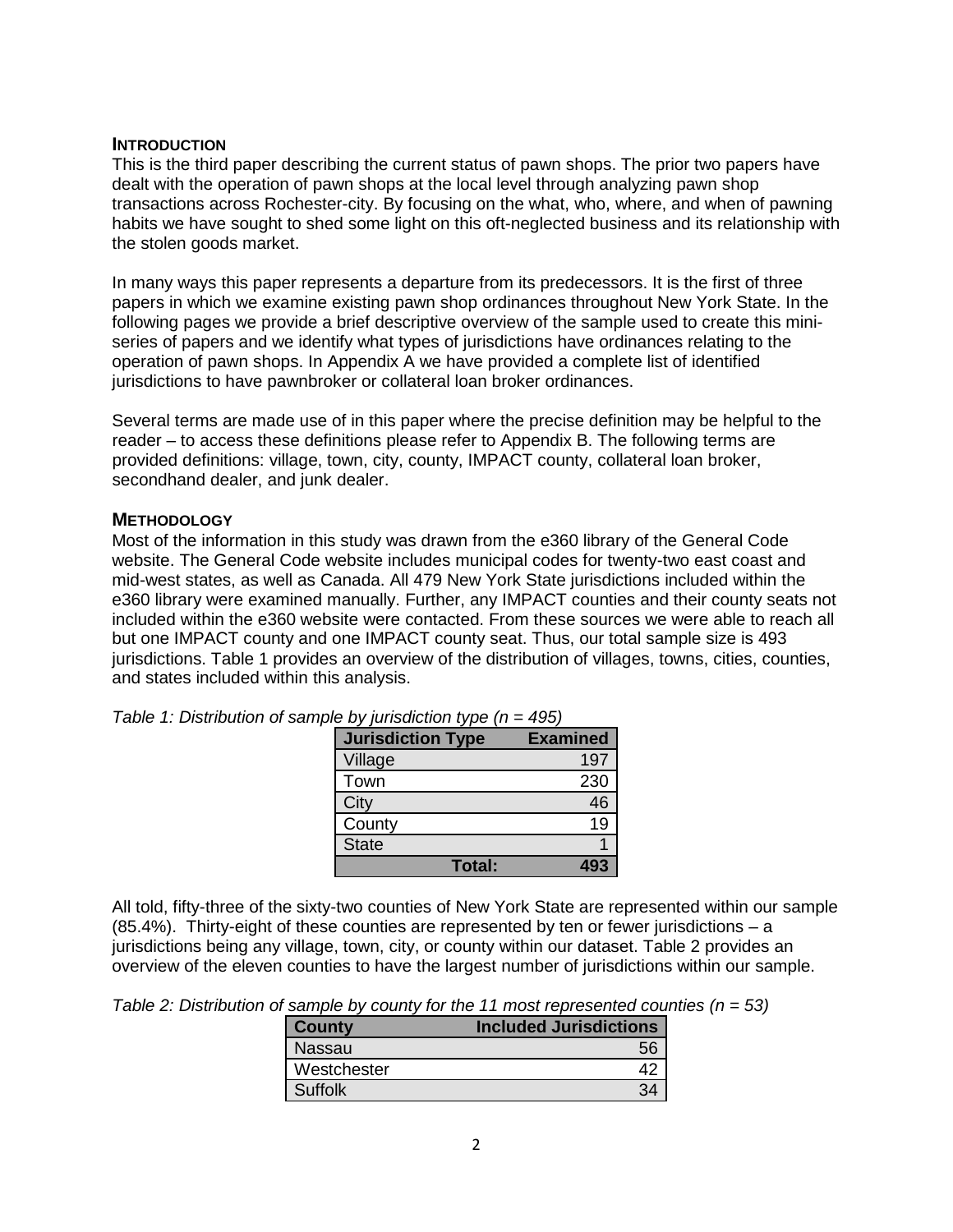| Orange                  | 30 |
|-------------------------|----|
| Erie                    | 30 |
| <b>Dutchess</b>         | 26 |
| Monroe                  | 24 |
| Onondaga                | 18 |
| <b>Ulster</b>           |    |
| Rockland                |    |
| Saratoga                |    |
| All Others ( $n = 42$ ) |    |

For each of the 479 New York jurisdictions identified in the e360 library we conducted a manual search for ordinances fitting the following phrases: pawnbroker, collateral loan broker, secondhand dealer, and junk dealer. We also included similar businesses in an "other" category – this category would include any non-aforementioned business that involved the buying and/or selling of secondhand goods. Jurisdictional codes for the fourteen IMPACT locations not included on the e360 library was obtained via an Internet search; if we did not find this information online we directly contact the jurisdiction clerk's office to speak with individuals who could provide us with any pertinent ordinances.

# **RESULTS**

Our search was directed towards any existing legislation on pawnbrokers, collateral loan brokers, secondhand dealers, and junk dealers. Upon reviewing the municipal codes for these businesses we determined that it would be ideal to focus solely on collateral loan and pawnbroker ordinances. At the time of writing this no statewide article exists to guide the operation of secondhand dealers. Further, the jurisdictional codes for junk dealers – which focus primarily on quality of life concerns, zoning, and fencing, rather than the buying and selling of junk – appear to be far too removed from the codes for collateral loan and pawnbrokers for useful comparison.

Although the focus for this paper is on collateral loan and pawnbrokers, we provide Table 3 to illustrate the number of jurisdictions to have ordinances relating to collateral loan and pawnbrokers, secondhand dealers, junk dealers, or any other businesses involved in the buying and selling of secondhand property. When reviewing Table 3, please keep in mind that a number of jurisdictions may operate under more than one ordinance. Rochester, for example, includes ordinances relating to pawn broking, junk dealing, and secondhand dealing.

381 jurisdictions (77% of the entire sample) do not have any form of ordinance relating to the four examined businesses. Only 2.4% of all examined jurisdictions – twelve locations – have ordinances for pawn broking or collateral loan broking, secondhand dealing, and junk dealing.

| <b>Type of Business</b>             | <b>Jurisdictions with Ordinance</b> |
|-------------------------------------|-------------------------------------|
| Pawn/Collateral Loan Broker         | 39 (7.9%)                           |
| <b>Secondhand Dealer</b>            | 45 (9.1%)                           |
| <b>Junk Dealer</b>                  | 66 (13.3%)                          |
| Other buyer or seller of used goods | 15 (3.0%)                           |
| Total:                              |                                     |

*Table 3: Total number and percentages of ordinances for each type of business (n = 493)*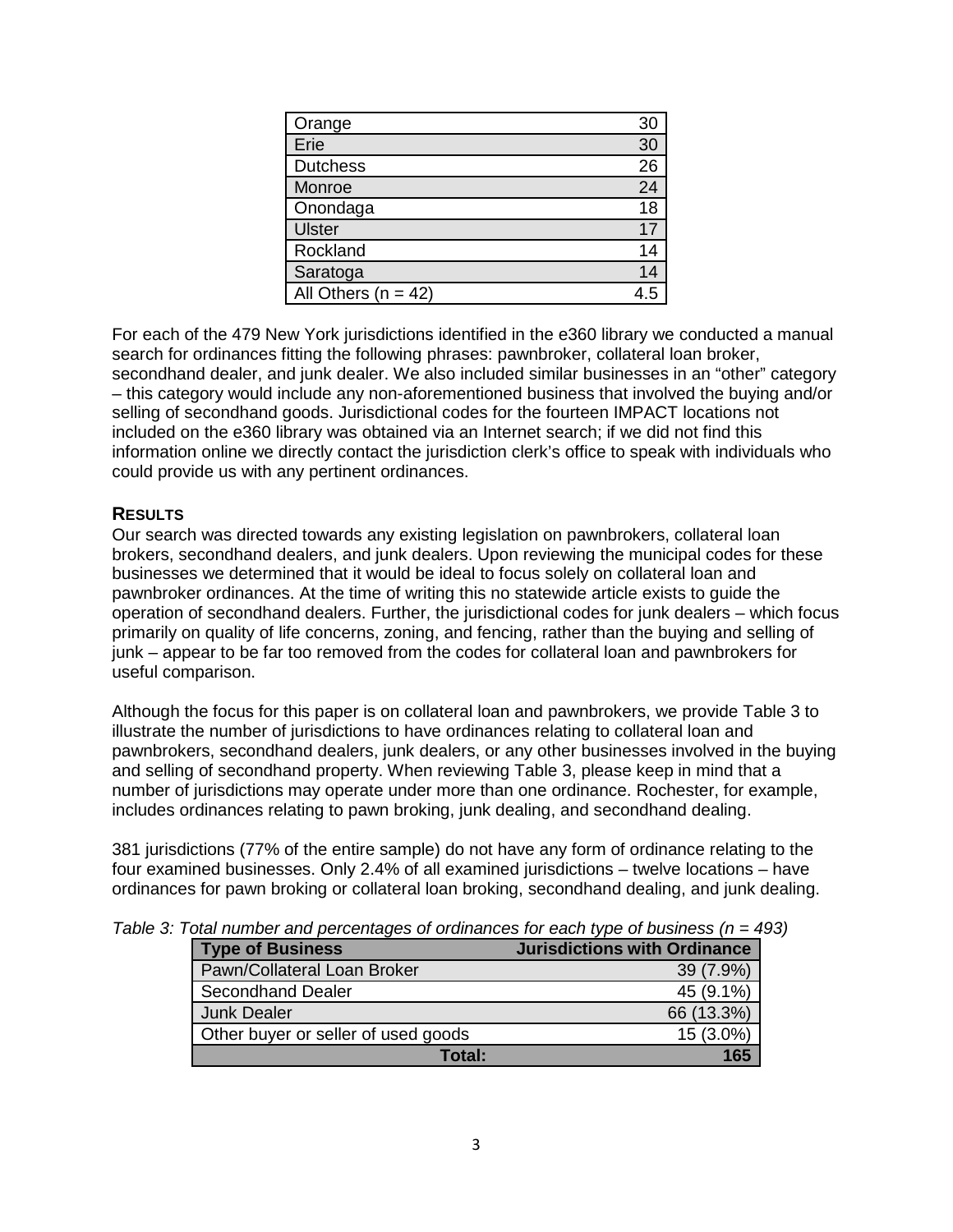Most of the ordinances that currently exist for collateral loan broking and pawn broking are within city codes. Table 4 displays the total number of pawnbroker or collateral loan broker ordinances to occur by jurisdictional type and the percentage of such ordinances to exist for that jurisdictional type.

*Table 4: Sites with collateral loan broker ordinances by jurisdiction type and total percentage of those jurisdictions collateral loan broking ordinance*

| <b>Location Type</b> | <b>Has Collateral Loan Broking Ordinance</b> |
|----------------------|----------------------------------------------|
| Village              | (5%)                                         |
| Town                 | 5(2%)                                        |
| City                 | 23 (50%)                                     |
| County               | (0%                                          |
| <b>State</b>         | 1 (100%)                                     |
| Total:               | 39 (7.9%)                                    |

# COUNTY-WIDE

None of the nineteen counties examined operate under a countywide code for pawn or collateral loan broking; yet this may soon be subject to change. Albany County is currently in the process of approving Local Law No. "F." The countywide "Precious Metals Exchanges and Secondhand Dealers Reporting Law" was designed to promote the electronic reporting of precious metal establishments', pawn shops', and secondhand merchants' transactions to law enforcement. This, coupled with Rochester's recent inclusion of electronic reporting in their pawn shop ordinance, seem to indicate a potential trend of updating ordinances to better reflect current technologies.

Although we did not speak with county legislators as to why no countywide codes exist for collateral loan brokers, there are several factors that could serve as an explanation. First, the New York State General Business Law includes an article – Article 5 – that explicitly deals with the operation of collateral loan brokers. Second, because many ordinances require information to be sent on a weekly – or daily – basis to local law enforcement, a countywide code could be seen to interfere with currently existing ordinances. Finally, village-, town-, or city-based ordinances may be seen as a benefit over countywide codes as jurisdiction-unique codes may be viewed as having a greater applicability to the day-to-day operations of that particular location.

With that said, there could be a benefit to countywide legislation. Such ordinances should be seen as a way to supplement, not supplant, state and local law. As we hope to demonstrate in future papers, the state legislation does not cover all aspects of the collateral loan broking business. Having countywide legislation would allow for such gaps to be addressed, ensuring uniformity across the county. Countywide ordinances would allow for the inclusion of recent changes to the collateral loan broking operation, such as the electronic reporting of pawn shop transactions.

# **CONCLUSION**

In the above pages we sought to provide an overview of the prevalence of ordinances relating to pawn broking and collateral loan broking throughout New York State. This paper is the first of three such papers examining pawnbroker and collateral loan broker legislation; in the next installment of this series we provide an overview of Article 5 of the General Business Law and compare the contents of this Article to the thirty-eight other locations herein identified as having collateral loan and pawn broking ordinances.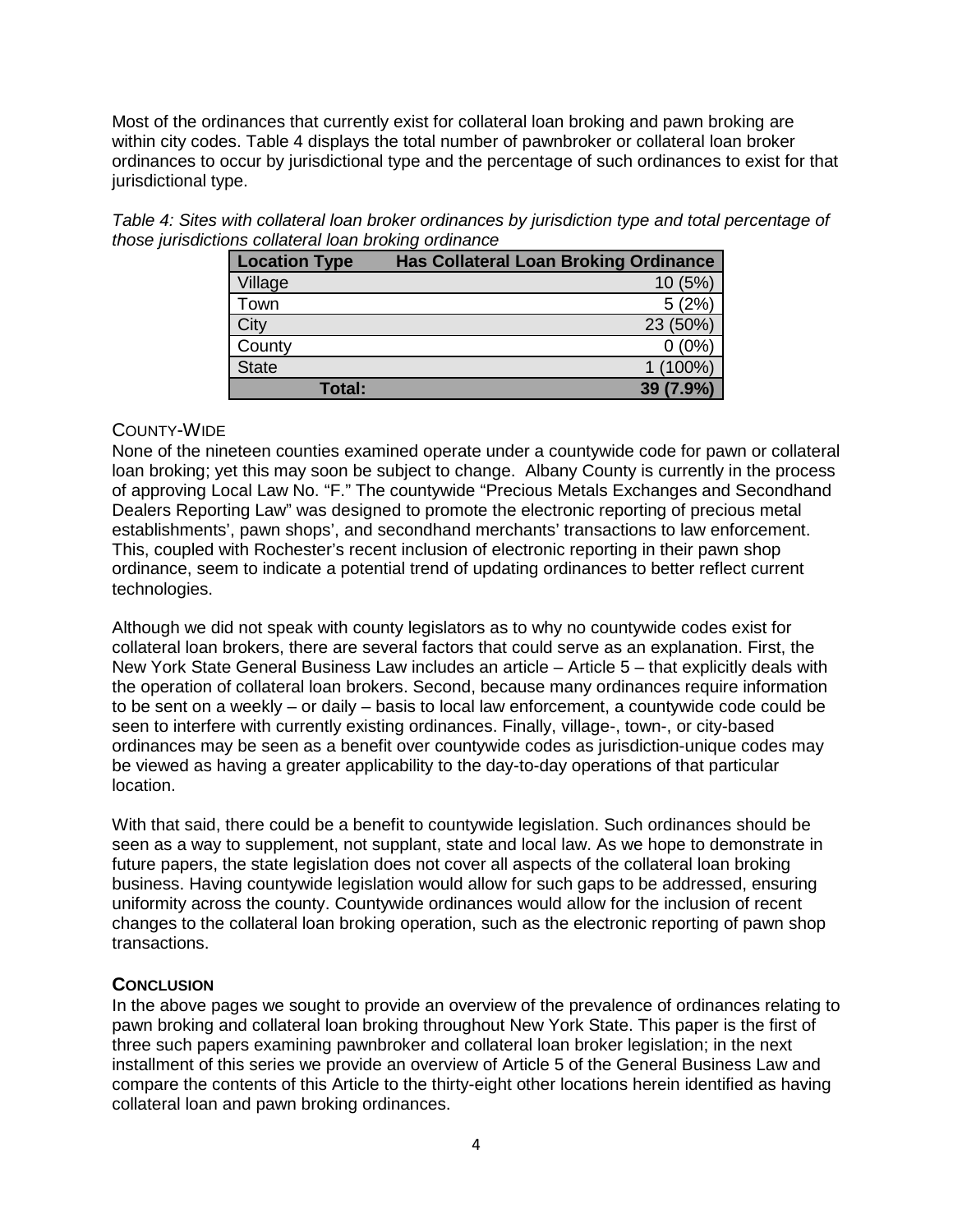#### **References**

# Article 5: Collateral Loan Brokers, GBS 5 § 47, New York General Business Law, 2012. Retrieved July 12, 2012, from [http://public.leginfo.state.ny.us/LAWSSEAF.cgi?QUE](http://public.leginfo.state.ny.us/LAWSSEAF.cgi?QUE%0bRYTYPE=LAWS+&QUERYDATA=$$GBS47$$@TXGBS047+&LIST=LAW+&BROWSER=BROWSER+&TOKEN=49236242+&TARGET=VIEW) [RYTYPE=LAWS+&QUERYDATA=\\$\\$GBS47\\$\\$@TXGBS047+&LIST=LAW+&BROWSE](http://public.leginfo.state.ny.us/LAWSSEAF.cgi?QUE%0bRYTYPE=LAWS+&QUERYDATA=$$GBS47$$@TXGBS047+&LIST=LAW+&BROWSER=BROWSER+&TOKEN=49236242+&TARGET=VIEW) [R=BROWSER+&TOKEN=49236242+&TARGET=VIEW.](http://public.leginfo.state.ny.us/LAWSSEAF.cgi?QUE%0bRYTYPE=LAWS+&QUERYDATA=$$GBS47$$@TXGBS047+&LIST=LAW+&BROWSER=BROWSER+&TOKEN=49236242+&TARGET=VIEW)

Article 5: Collateral Loan Brokers, GBS 5 § 52, New York General Business Law, 2012. Retrieved July 12, 2012, from [http://public.leginfo.state.ny.us/LAWSSEAF.cgi?QUER](http://public.leginfo.state.ny.us/LAWSSEAF.cgi?QUER%0bYTYPE=LAWS+&QUERYDATA=$$GBS52$$@TXGBS052+&LIST=LAW+&BROWSER=BROWSER+&TOKEN=49236242+&TARGET=VIEW) [YTYPE=LAWS+&QUERYDATA=\\$\\$GBS52\\$\\$@TXGBS052+&LIST=LAW+&BROWSER](http://public.leginfo.state.ny.us/LAWSSEAF.cgi?QUER%0bYTYPE=LAWS+&QUERYDATA=$$GBS52$$@TXGBS052+&LIST=LAW+&BROWSER=BROWSER+&TOKEN=49236242+&TARGET=VIEW) [=BROWSER+&TOKEN=49236242+&TARGET=VIEW.](http://public.leginfo.state.ny.us/LAWSSEAF.cgi?QUER%0bYTYPE=LAWS+&QUERYDATA=$$GBS52$$@TXGBS052+&LIST=LAW+&BROWSER=BROWSER+&TOKEN=49236242+&TARGET=VIEW)

Article 6: Junk Dealers, GBS 6 § 60, New York General Business Law, 2012. Retrieved July 12, 2012, from [http://public.leginfo.state.ny.us/LAWSSEAF.cgi?QUERYTYPE=LAWS+&QU](http://public.leginfo.state.ny.us/LAWSSEAF.cgi?QUERYTYPE=LAWS+&QU%0bERYDATA=$$GBS60$$@TXGBS060+&LIST=LAW+&BROWSER=BROWSER+&TOKEN=49236242+&TARGET=VIEW) [ERYDATA=\\$\\$GBS60\\$\\$@TXGBS060+&LIST=LAW+&BROWSER=BROWSER+&TOKE](http://public.leginfo.state.ny.us/LAWSSEAF.cgi?QUERYTYPE=LAWS+&QU%0bERYDATA=$$GBS60$$@TXGBS060+&LIST=LAW+&BROWSER=BROWSER+&TOKEN=49236242+&TARGET=VIEW) [N=49236242+&TARGET=VIEW.](http://public.leginfo.state.ny.us/LAWSSEAF.cgi?QUERYTYPE=LAWS+&QU%0bERYDATA=$$GBS60$$@TXGBS060+&LIST=LAW+&BROWSER=BROWSER+&TOKEN=49236242+&TARGET=VIEW)

Department of State (2011). Local Government Handbook. *Department of State, Local Government Services.* Retrieved July 12, 2012, from [http://www.dos.ny.gov/lg/publicatio](http://www.dos.ny.gov/lg/publicatio%0bns/Local_Government_Handbook.pdf) [ns/Local\\_Government\\_Handbook.pdf.](http://www.dos.ny.gov/lg/publicatio%0bns/Local_Government_Handbook.pdf)

General Code (2012). New York e360 Code Library. *General Code: Information made simple.*  Retrieved July 12, 2012, from [http://www.generalcode.com/ecode360/NY.](http://www.generalcode.com/ecode360/NY)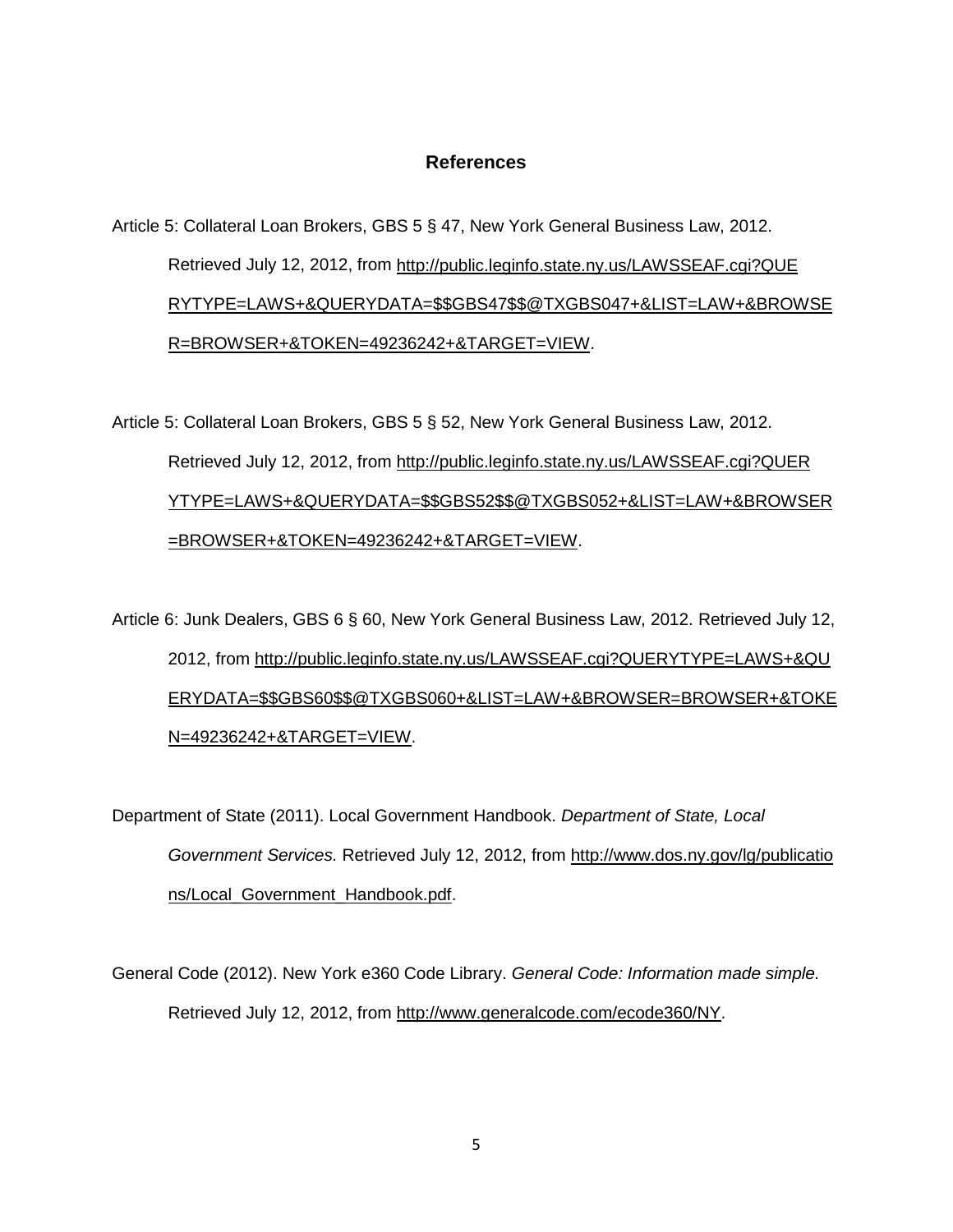New York State Division of Criminal Justice Services (2012). Operation IMPACT. *Operation Impact – NY DCJS*. Retrieved July 12, 2012, from [http://www.criminaljustice.ny.gov/](http://www.criminaljustice.ny.gov/%0bcrimnet/ojsa/impact/index.htm) [crimnet/ojsa/impact/index.htm.](http://www.criminaljustice.ny.gov/%0bcrimnet/ojsa/impact/index.htm)

Village Law: Secondhand Dealers, Chapter 109 § 1, Hempstead Village Law, 2012. Retrieved July 12, 2012, from [http://www.ecode360.com/HE0909.](http://www.ecode360.com/HE0909)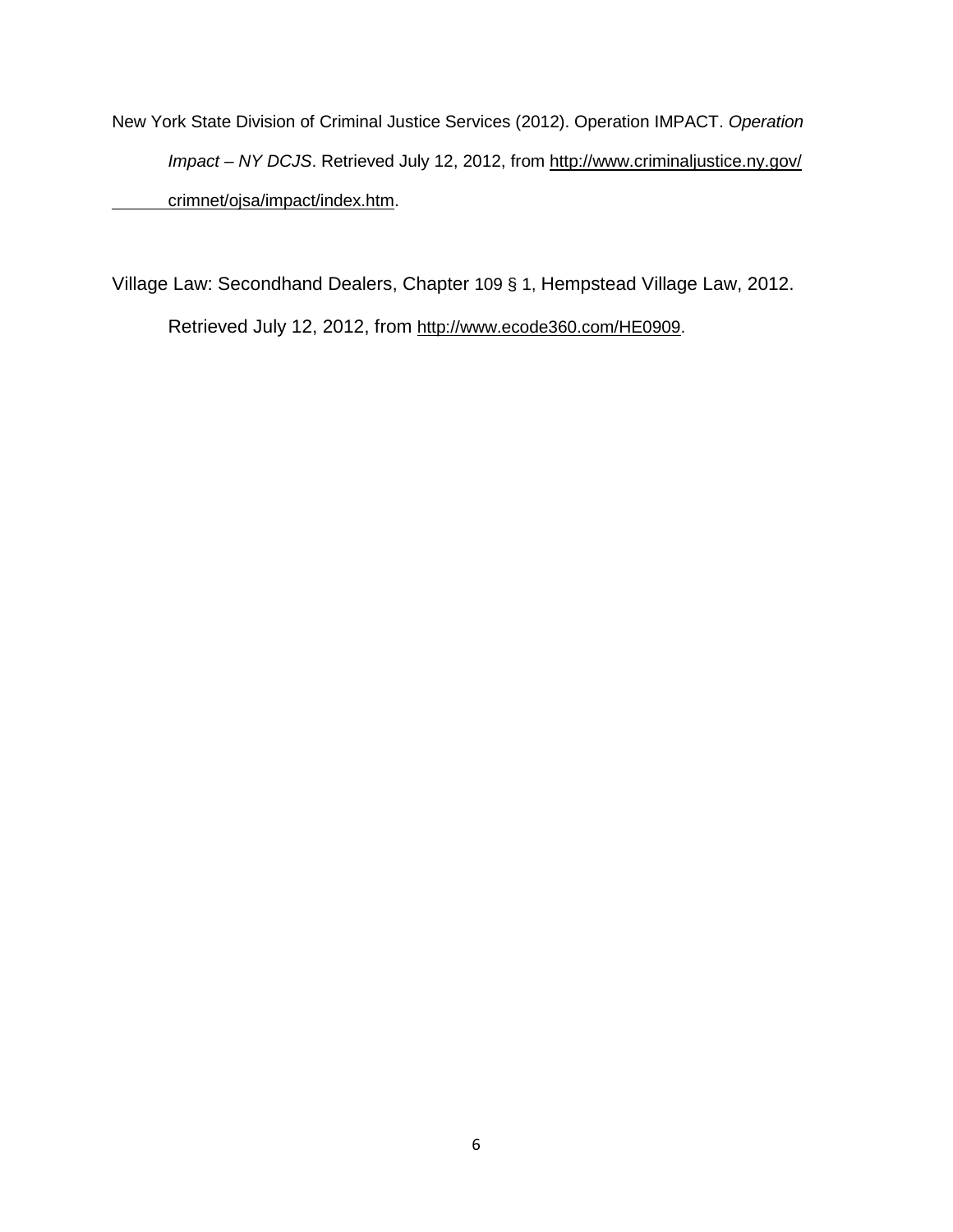#### **Appendix A**

Jurisdictions with pawnbroker/collateral loan broker codes

Cities: Albany, Amsterdam, Auburn, Buffalo, Canandaigua, Glen Clove, Gloversville, Kingston, Middletown, Mount Vernon, New Rochelle, Newburgh, North Tonawanda, Oneota, Port Jervis, Rochester, Saratoga Springs, Syracuse, Troy, Utica, Watertown, White Plains, Yonkers

Towns: Babylon, Irondequoit, Islip, Oyster Bay, Wappinger

Villages: East Rockaway, Freeport, Massapequa Park, Mastic Beach, Monticello, Ossining, Patchoque, Rockville Centre, Spring Valley, Tarryton

State of New York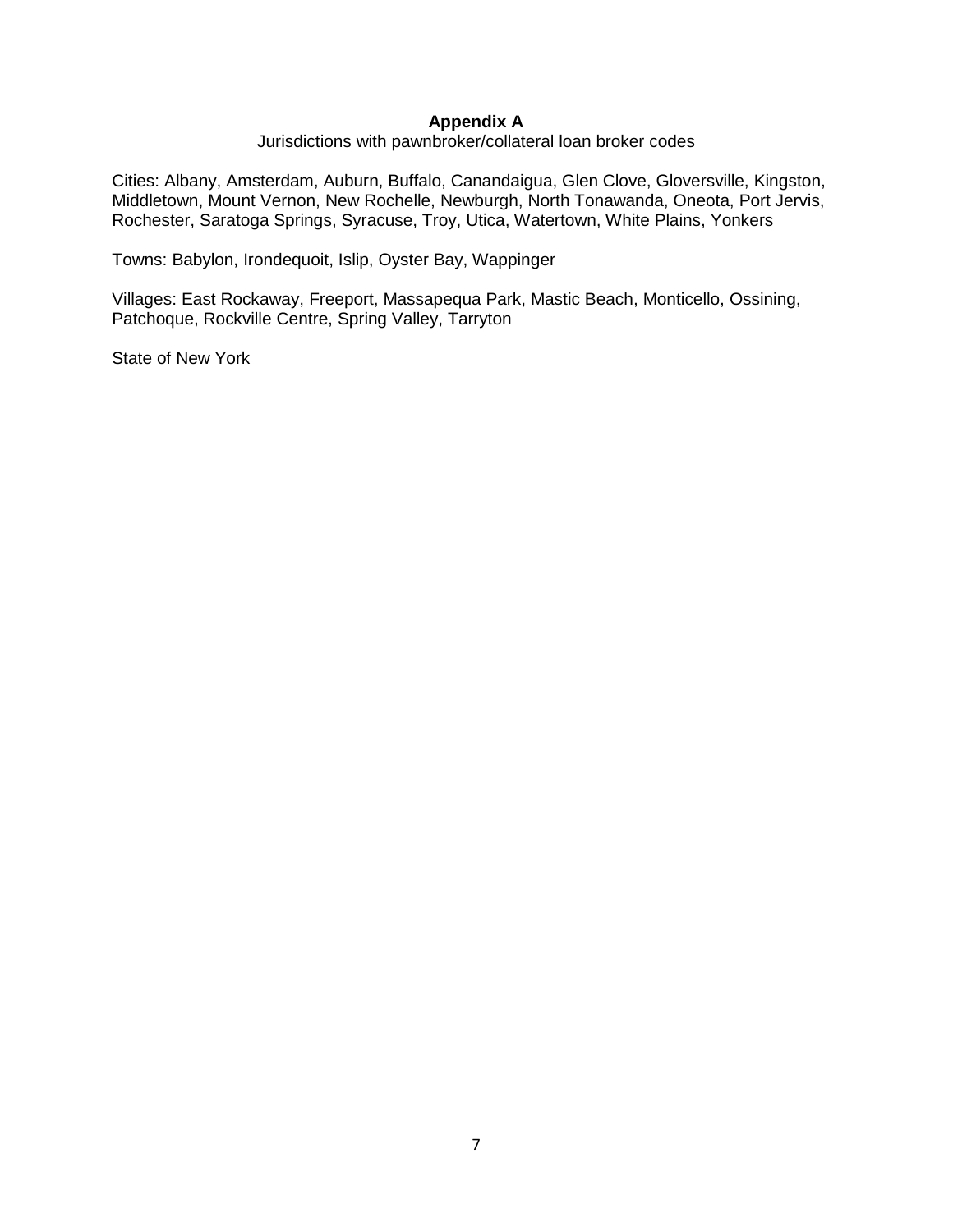#### **Appendix B**

**Town**: Within New York State a town includes any location outside of a city or Indian Reservation. Towns provide local services as well as small-scale government to the local community. There is no determined population size for towns; indeed, estimated populations for towns in New York State in 2005 ranged from three quarters of a million residents (Hempstead) to thirty-seven (Red House). There are over 900 towns in New York State (Department of State, 2011).

**Village**: Villages are geographical locations incorporated into towns. A village's residents must pay taxes to the town and receives the services the town provides. As of 2011, a geographical location not previously identified as a part of a city, town, or village must have at least 500 residents to be incorporated as a village; further, its geographical location cannot be greater than five square miles (Department of State, 2011).

**City**: For New York State no minimum population or geographical size is used to define a city. Indeed, there are over 150 villages with populations greater than some city populations in New York State. Cities differ from towns and villages primarily in the fact that their powers are outlined in a city charter versus village law (Department of State, 2011).

**County**: There are 57 counties within New York State. The five boroughs of New York City do not operate as county governments and are, therefore, excluded from this analysis. While there is great diversity in the population and size of counties across New York State the main function of counties remains similar across the state: counties have their own laws and operate within their own jurisdictions and provide a multitude of services to the community (Department of State, 2011).

**Collateral Loan Broker**: Article 5 of the General Business Law of New York State concerns the daily operation of pawnbrokers, also known as collateral loan brokers. The article defines them as such, "person…(1) loaning money on deposit or pledge of personal property, other than securities or printed evidences of indebtedness; or (2) dealing in the purchasing of personal property on condition of selling back at a stipulated price; or (3) designated or doing business as furniture storage warehousemen, and loaning and advancing money upon goods, wares or merchandise pledged or deposited as collateral security." (Article 5: New York General Business Law, 2012).

**Secondhand Dealer**: Although section 47 of Article 5 contains some information on secondhand business, it describes it only as it relates to collateral loan brokers (Article 5: New York General Business Law, 2012). The General Business Law of New York State does not contain any legislation directly referring to the operation of secondhand dealers; however, a number of jurisdictions do contain codes relating to their operation. The Town of Hempstead, for instance, defines a dealer in secondhand articles as, "any person who in any way as principal, broker, or agent: (1) deals in the commercial purchase or sale of secondhand articles for any purpose and of whatever nature, including but not limited to old gold or other precious metals, coins, stamps or currency, firearms, rifles, shotguns, cameras, business machines, musical instruments, outboard motors or electronic equipment. (2) Accepts or receives secondhand articles as returns of merchandise or in exchange for or for credits on any other articles or merchandise. (3) Deals in the commercial purchase or sale of pawnbroker tickets or other evidence of pledged articles." (Hempstead Village Law, 2012).